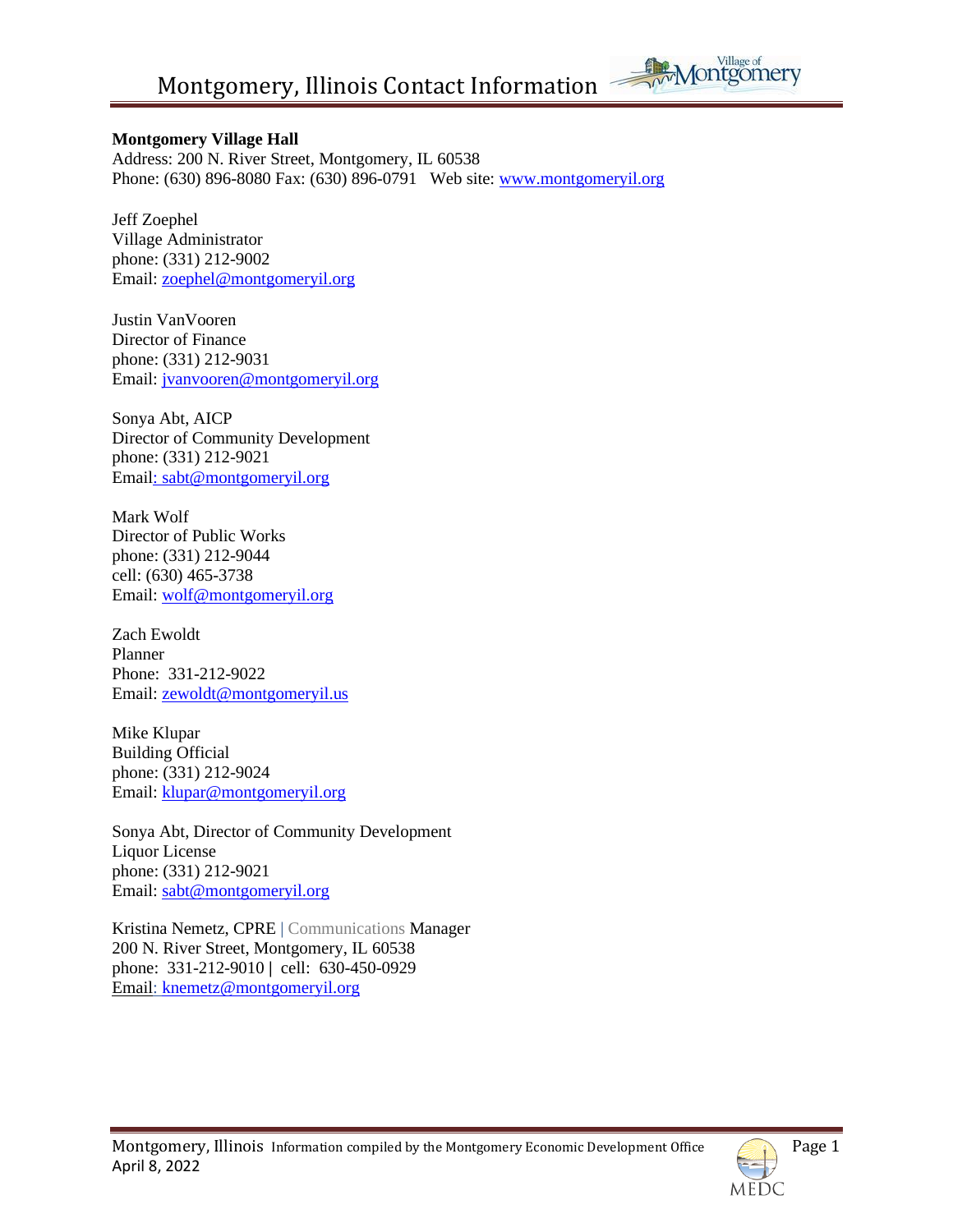

Peter G. Wallers, P.E., CFM Village Engineer T : (630) 466-6721 C : (630) 816-4291 F: (630) 466-6701 Chairman of the Board Engineering Enterprises, Inc. 52 W heeler Road Sugar Grove, IL 60554 Email: [pwallers@eeiweb.com](mailto:pwallers@eeiweb.com) [www.eeiweb.com](http://www.eeiweb.com/)

Phil Smith Chief of Police Montgomery Police Department 10 Civic Center Avenue non-emergency phone: (630) 897-8707 phone: (630) 896-8080x9051 Email: [psmith@montgomeryil.org](mailto:psmith@montgomeryil.org)

Fire Protection Districts: The Village of Montgomery is served by five independent Fire Protection Districts based on location. Maps can be found on the Villages website if you need clarification of service. **Aurora Township Fire Protection District**: non-emergency Phone: (630) 898-3222 **Bristol-Kendall Fire Protection District**: non-emergency Phone: (630) 553-6186

**Montgomery-Countryside Fire Protection District**: non-emergency Phone: 630-897-0622 Fire Chief: Tom Meyers Mobil: 630-401-3485 Email: chiefmeyers@montgomeryfire.org

**Oswego Fire Protection District:** non-emergency Phone (630) 554-2110 Chief John Cornish, Oswego Fire Protection District (630) 536-7179 Email: [firechief@oswegofire.com](mailto:firechief@oswegofire.com) Captain Alec Keenum, Fire Marshal Oswego Fire Protection District (630) 688-8311 3511 Woolley Rd. Oswego, Illinois 60543 Office (630) 383-0502 Cell (630) 244-4062 Fax (630) 383-0602

**Sugar Grove Fire Protection District**: non-emergency Phone: (630) 466-4513

## **Montgomery Economic Development Corporation (MEDC)**

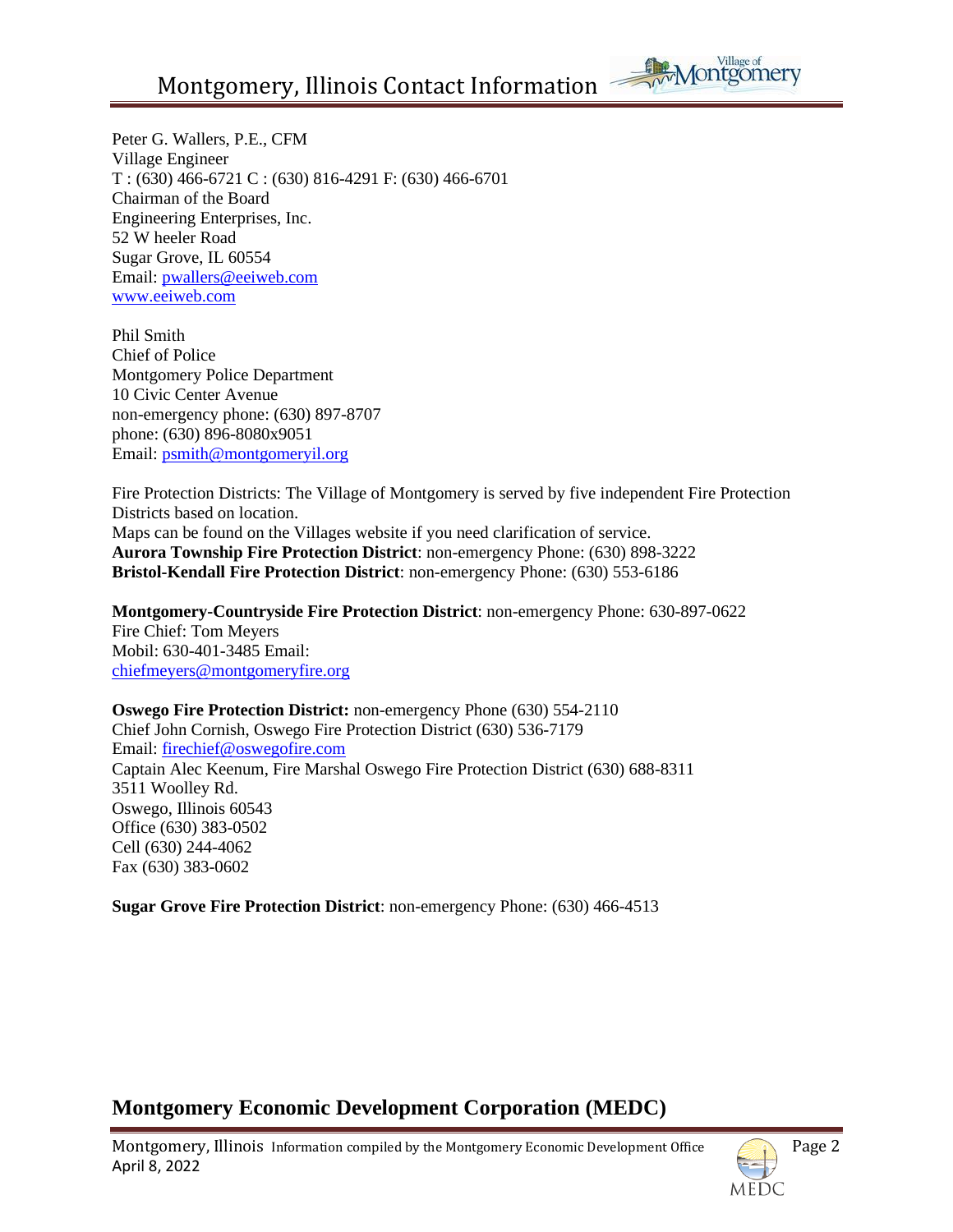

Charlene Coulombe CEcD EDFP Executive Director 200 Webster St. Montgomery, IL 60538 Phone (630) 897-6748 Cell (815)-703-1338

Email: [char@montgomery-illinois.org](mailto:char@montgomery-illinois.org) Personal Email: charfiore@gmail.com [www.montgomery-illinois.org](http://www.montgomery-illinois.org/)

## **Greater Montgomery Area Chamber of Commerce (GMACC)**

200 N. River Street Montgomery, IL 60538 Phone (630) 897-8137 Email: [cindy@chamberofmontgomeryil.org](mailto:cindy@chamberofmontgomeryil.org) [www.chamberofmontgomeryil.org](http://www.chamberofmontgomeryil.org/)

# Utilities

## **Electric**

 [www.comed.com](http://www.comed.com/) [www.comed.com/econdev](http://www.comed.com/econdev) [www.comed.com/solar](http://www.comed.com/solar) [www.comed.com/newbusiness](http://www.comed.com/newbusiness)

#### [www.comed.com/WaysToSave/ForYourbusiness](http://www.comed.com/WaysToSave/ForYourbusiness)

Henry Pierce, PE Economic Development Specialist Economic & Business Development Office: 779-231-1450 Mobil: 847-987-4797 **ComEd**, an Exelon Company Three Lincoln Centre | Oakbrook Terrace, IL 60181 Email: Henry.Pierce@ComEd.com

#### **Nicor Gas**

**Chris Sala Ed Kriz (energy efficiency)**  Industrial & Commercial Account Executive Program Manager, Community Mobil: 331-223-6340 Email: cbsala@southernco.com **Sarah Ramos** 630-385-3154 Phone:M (331) 223-7592 or (630) 388-3146 Email: sramos@Southerco.com Email: ekriz@southernco.com

**Fox Metro Water Reclamation District**

682 State Rt 31 Oswego, Illinois 60543

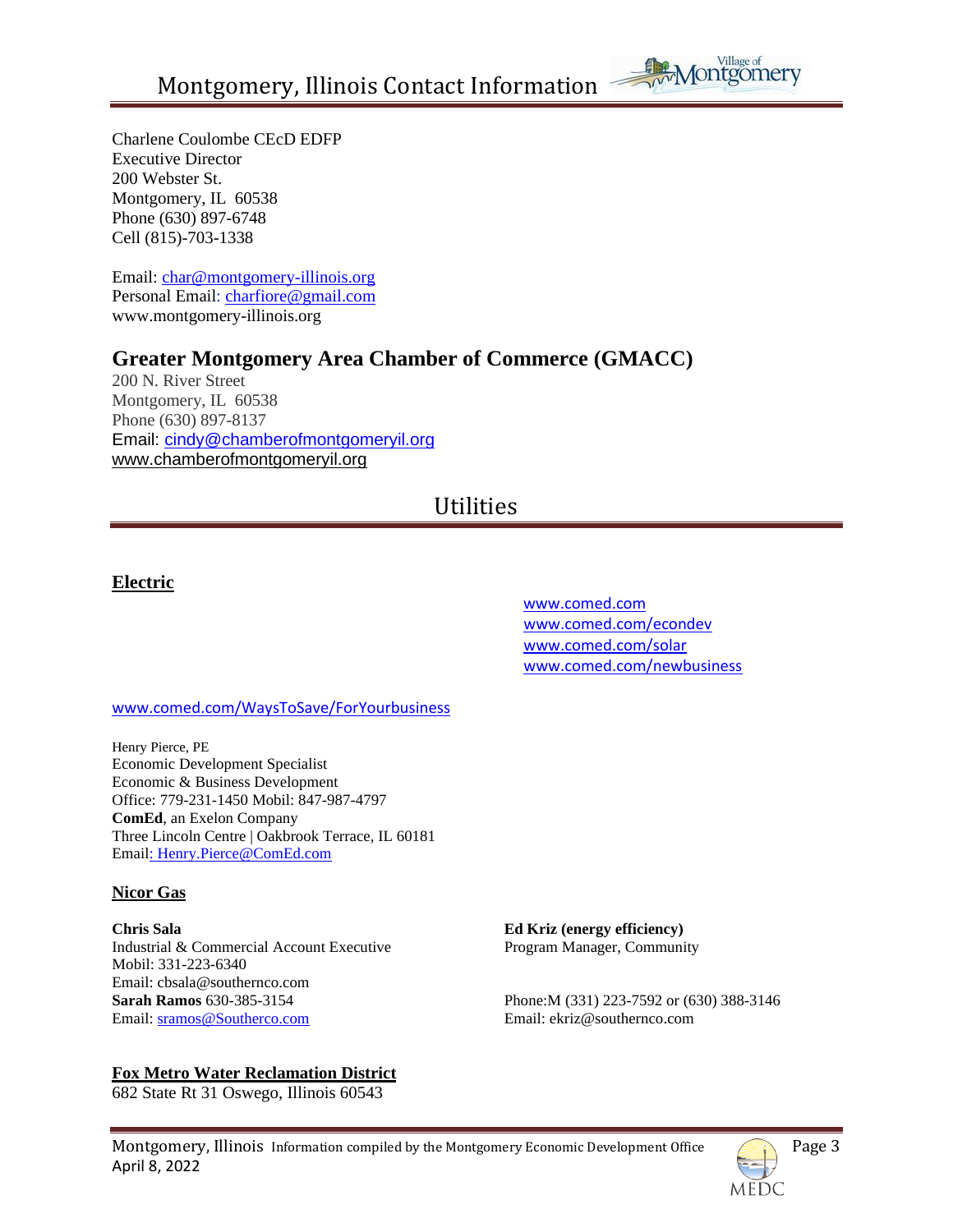

#### http://www.foxmetro.org

Fax: (630) 892-9610 Email: tmuth@foxmetro.org Email: **tmuth@foxmetro.org** use x 101 Greg

Thomas Muth Mike Frankino (fee structure) Jimmy Delgado District Manager Assistant Engineering Supervisor Controller Phone: 630-301-6801 630-301-6801 (desk) Phone: Phone: (630) 892-4378 Phone: (630) 301-6805 Email: jdelgado@foxmetro.org

#### **BNSF Railroad**

547 W. Jackson Blvd, Ste 1509, Chicago, IL 60661 Eric G. Pitcher Regional Manager Economic Development | BNSF Railway Company | Phone: (312)850-5699 Cell (312)489.3480 [www.bnsf.com/ed](http://www.bnsf.com/ed)

# Kendall County Development Contacts

Kendall County Economic Development (630) 385-3000

Matthew H. Asselmeier, AICP Senior Planner Kendall County Planning, Building & Zoning 111 West Fox Street Yorkville, IL 60560-1498 PH: 630-553-4139 Fax: 630-553-4179 [masselmeier@co.kendall.il.us](mailto:masselmeier@co.kendall.il.us) 

Scott Koeppel Scott R. Gryder 111 West Fox Street PH: (630)-699-8814 Yorkville, IL 60560-1498 Email: sgryder@co.kendall.il.us PH: (630) 553-4142 Cell: (630) 699-8814 Email: [skoeppel@co.kendall.il.us](mailto:skoeppel@co.kendall.il.us)

County Administrator Chairman, Kendall County Board FAX: (630) 553-4214 Personal email: sgryder4630@gmail.com

Dan Koukol Economic Development Committee Chair Kendall County Board Member PH: (630) 669-1567 [Dktractor69@gmail.com](mailto:Dktractor69@gmail.com)

# Kane County Development Contacts

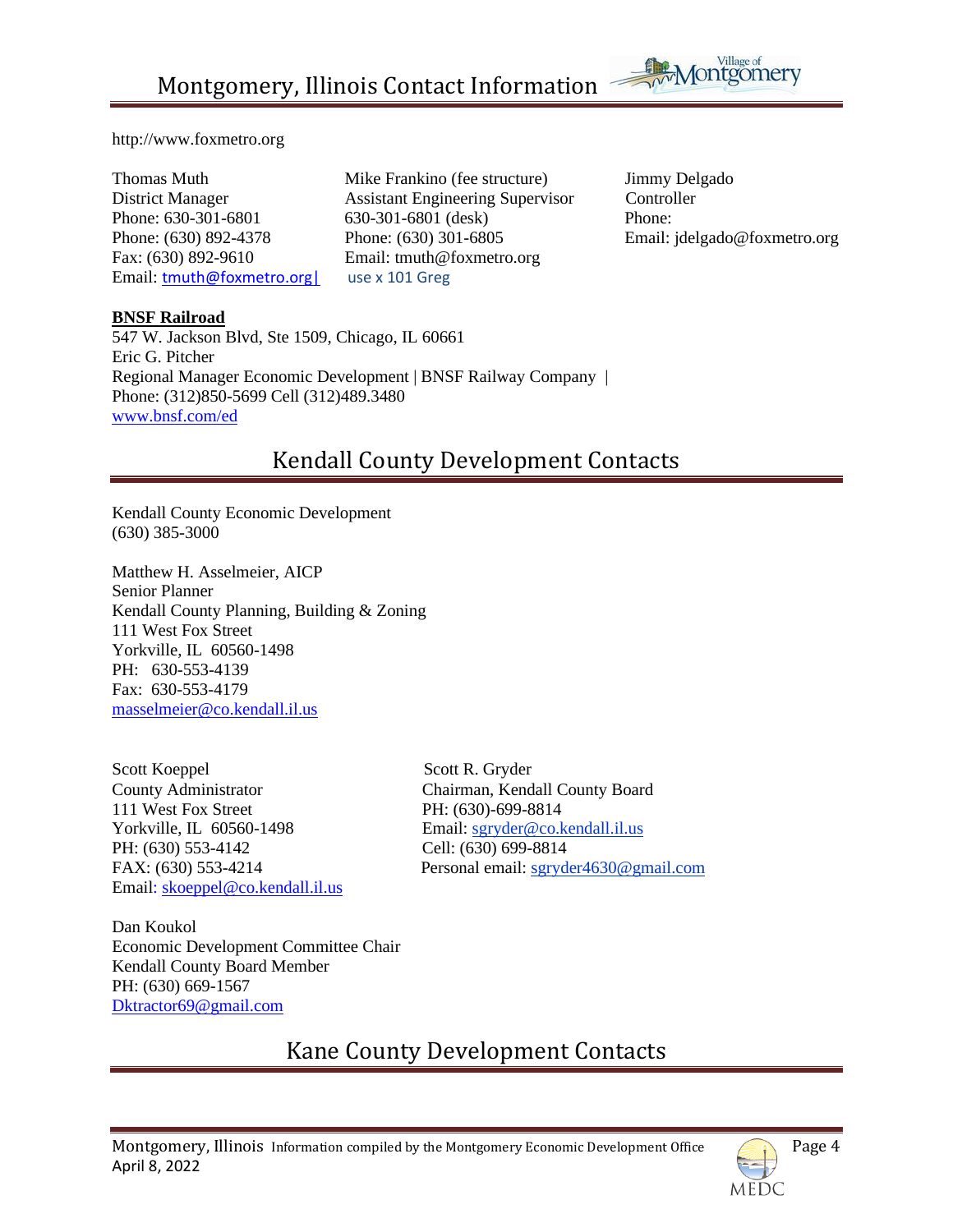

#### **Mark D. VanKerkhoff, AIA, Director**

Kane County Development & Community Services Department 719 South Batavia Avenue Geneva, Illinois 60134 (630) 232-3451 (630) 232-3411 (fax) [www.co.kane.il.us](http://www.co.kane.il.us/) *CLICK HERE To Sign Up for [Kane County Connects Email Newsletter!](http://visitor.r20.constantcontact.com/manage/optin?v=001SBRadGYOEmoR1wSdH9aMcTfyjjt2jqeS%20)*

#### **Christopher Toth, Land Use Planner**

Kane County Development & Community Services Department 719 South Batavia Avenue Geneva, Illinois 60134 email: TothChris@co.kane.il.us (630) 232-3491 [\(630\) 232-3411](tel:%28630%29%20232-3411) (fax) [www.whykane.org](http://www.whykane.org/) [www.countyofkane.org](http://www.countyofkane.org/)

#### **Lisa Larson**

Interim Impact Fee Program Coordinator

Office (630) 845-3796 lisalarson@co.kane.il.us <http://www.co.kane.il.us/dot/impactFees.aspx>

#### **Consultants who can assist in Impact Fee evaluations: Kane County ONLY**

Brent Coulter, P.E., P.T.O.E. Coulter Transportation Consulting, LLC 1524 Paula Avenue Wheaton, IL 60187 (630) 995-6991 [Coultertrans@aol.com](mailto:Coultertrans@aol.com)

**Tim Sjogren, P.E., PTOE** Kimley-Horn **4201 Warrenville,** IL 60555 Direct: 630 487-5550

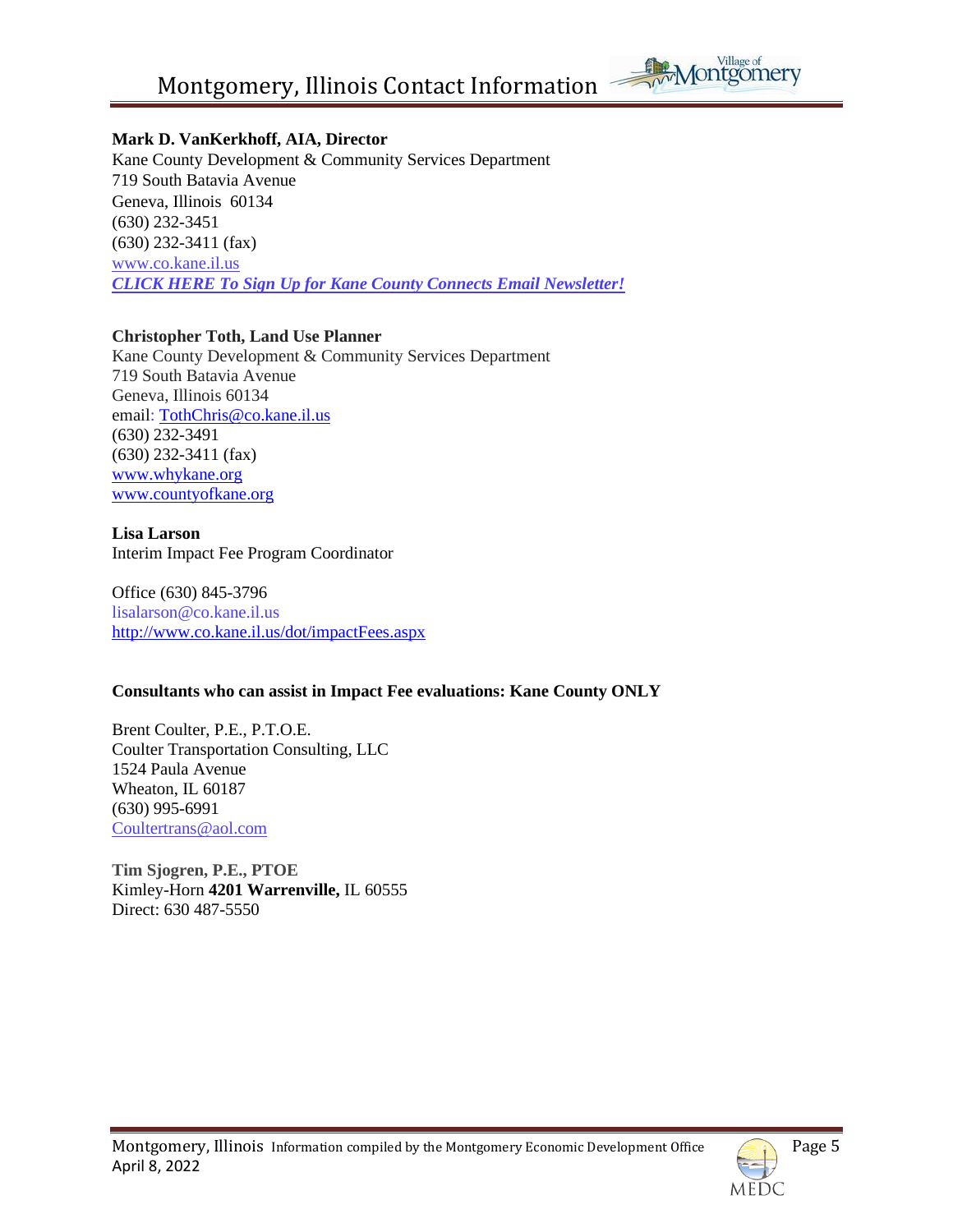

## **MATT BROLLEY VILLAGE PRESIDENT**

Email Matt Brolley [Brolley@montgomeryil.org](mailto:Brolley@montgomeryil.org) Phone: (630) 896-8067

## **MATT BAUMAN**

Trustee Email Matt Bauman[mbauman@montgomeryil.org](mailto:mbauman@montgomeryil.org) Phone: 630-3888-9518

## **THOMAS K. BETSINGER**

Trustee Email Thomas Betsinger thetsinger@montgomeryil.org Phone: (630) 518-4484

## **DAN GIER**

Trustee Email Dan Gier [dgier@montgomeryil.org](mailto:dgier@montgomeryil.org) Phone: (630) 896-0489

### **STEVE JUNGERMANN**

Trustee [Email Steve Jungermann](mailto:jungermann@ci.montgomery.il.us) [jungermann@montgomeryil.org](mailto:jungermann@montgomeryil.org) Phone: (630) 486-7981

## **DOUG MARECEK**

Trustee Email Doug Marecek [marecek@montgomeryil.org](mailto:marecek@montgomeryil.org) Phone: (630) 740-8265

### **THERESA SPERLING**

Trustee Email Theresa Sperling sperling@montgomeryil.org Phone: (630) 430-2182

### **DEBBIE BUCHANAN**

**VILLAGE CLERK** EMAIL DEBBIE BUCHANAN : [CLERK@MONTGOMERYIL.ORG](mailto:CLERK@montgomeryil.ORG)